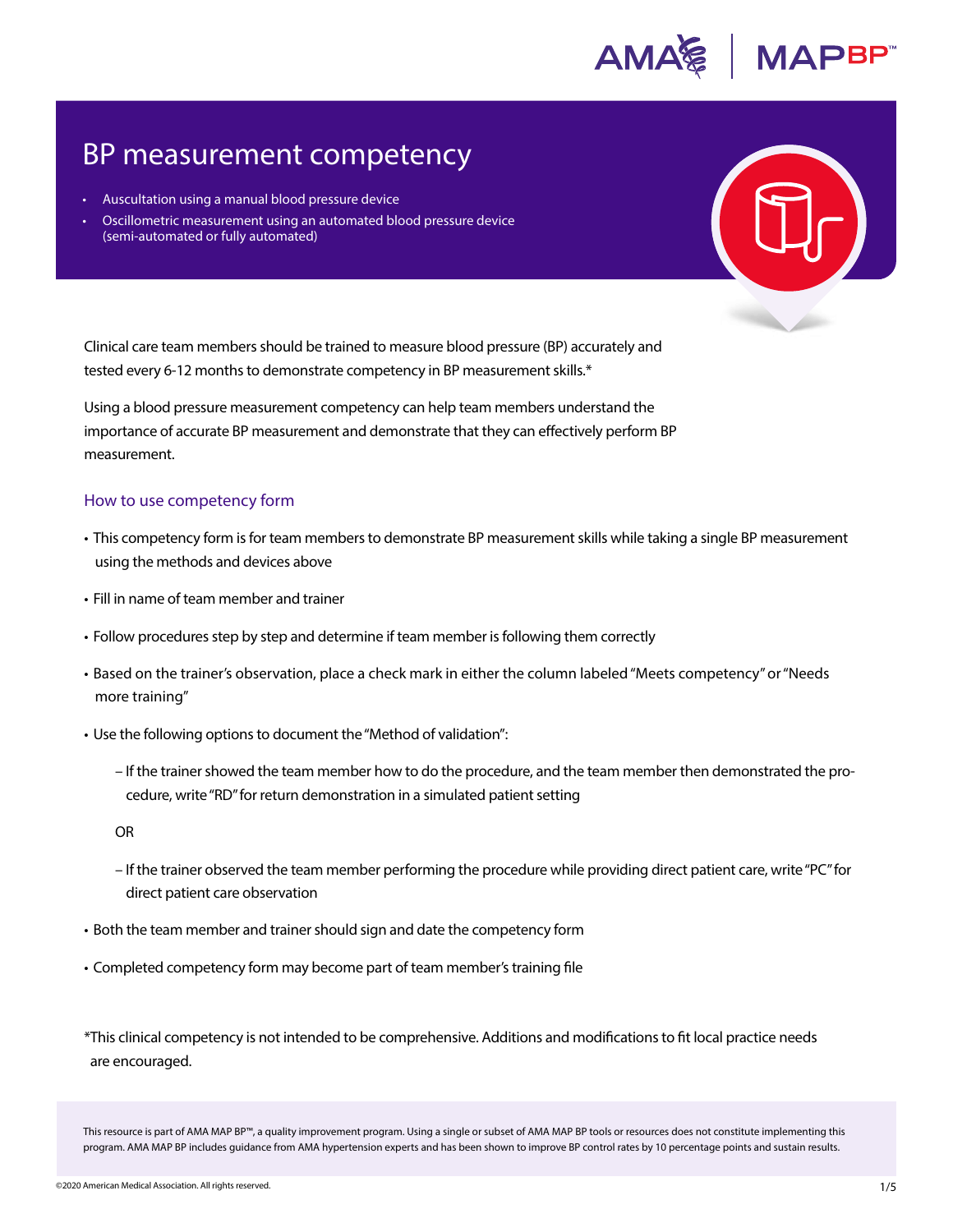## Auscultation using a manual blood pressure device

Team member's name: \_\_\_\_\_\_\_\_\_\_\_\_\_\_\_\_\_\_\_\_\_\_\_\_\_\_\_\_\_\_\_\_\_\_\_\_\_\_\_\_\_\_\_\_\_\_\_\_\_\_\_\_\_\_\_\_\_\_\_\_\_\_\_\_\_\_\_\_\_\_

Trainer's name: \_

*NOTE: Use of a double-headed stethoscope, simulation arm or similar method to assess competency in interpretation of Korotkoff sounds is recommended. If not available, this form may still be used but will be limited to demonstration of competency in BP preparation, positioning, communication, and documentation skills.* 

| <b>Procedure</b>                                                                                                                                                                                                                      | <b>Meets</b><br>competency<br>(check if "yes") | <b>Needs further</b><br>training<br>(check if "yes") | <b>Method of validation</b><br>RD: return demonstration<br>PC: direct patient care<br>observation |
|---------------------------------------------------------------------------------------------------------------------------------------------------------------------------------------------------------------------------------------|------------------------------------------------|------------------------------------------------------|---------------------------------------------------------------------------------------------------|
| Explain the procedure to patient                                                                                                                                                                                                      |                                                |                                                      |                                                                                                   |
| Ensure patient has an empty bladder                                                                                                                                                                                                   |                                                |                                                      |                                                                                                   |
| Have patient sit in a chair and rest for 3-5 minutes                                                                                                                                                                                  |                                                |                                                      |                                                                                                   |
| Determine appropriate cuff size for patient                                                                                                                                                                                           |                                                |                                                      |                                                                                                   |
| Position cuff correctly on patient's bare upper arm                                                                                                                                                                                   |                                                |                                                      |                                                                                                   |
| Ensure patient is properly positioned:                                                                                                                                                                                                |                                                |                                                      |                                                                                                   |
| • Feet flat on floor or supported on a firm surface<br>• Legs uncrossed<br>• Seated with back supported<br>• Arm supported with middle of cuff at heart level<br>• Arm relaxed with palm facing up<br>• No talking during measurement |                                                |                                                      |                                                                                                   |
| Palpate radial pulse                                                                                                                                                                                                                  |                                                |                                                      |                                                                                                   |
| Inflate cuff to the point where radial pulse is obliterated,<br>then pump up an additional 20-30 mm Hg                                                                                                                                |                                                |                                                      |                                                                                                   |
| Deflate cuff at rate of 2 mm Hg per second                                                                                                                                                                                            |                                                |                                                      |                                                                                                   |
| Document systolic and diastolic blood pressure in<br>medical record per office protocol                                                                                                                                               |                                                |                                                      |                                                                                                   |
| Verbalize appropriate next steps (eg, need for additional<br>measurements) per office protocol                                                                                                                                        |                                                |                                                      |                                                                                                   |

| Comments:                |       |
|--------------------------|-------|
| Team member's signature: | Date: |
|                          | Date: |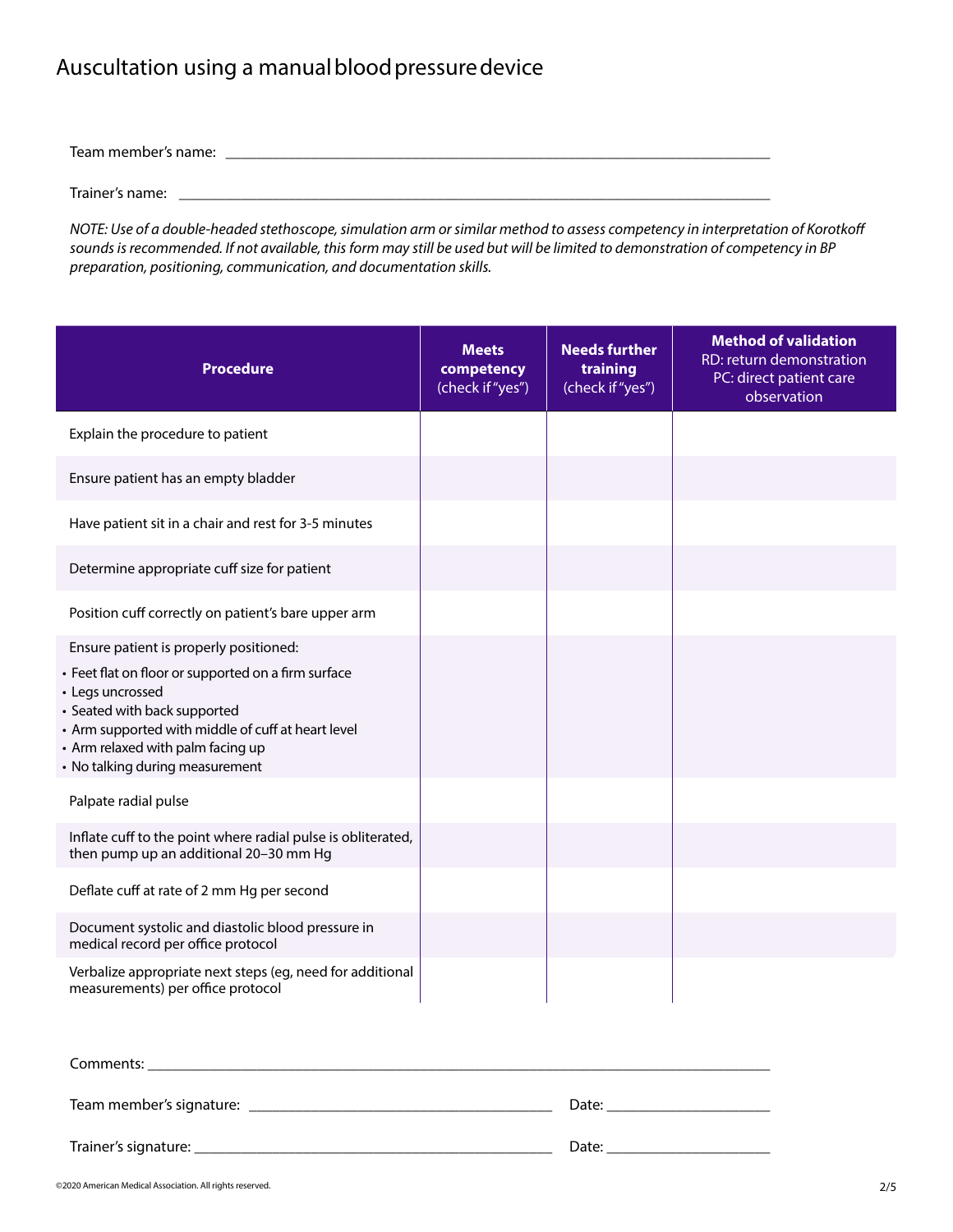## Oscillometric measurement using an automated device (semi-automated or fully automated)

Team member's name: \_\_\_\_\_\_\_\_\_\_\_\_\_\_\_\_\_\_\_\_\_\_\_\_\_\_\_\_\_\_\_\_\_\_\_\_\_\_\_\_\_\_\_\_\_\_\_\_\_\_\_\_\_\_\_\_\_\_\_\_\_\_\_\_\_\_\_\_\_\_

Trainer's name: \_\_\_\_\_\_\_\_\_\_\_\_\_\_\_\_\_\_\_\_\_\_\_\_\_\_\_\_\_\_\_\_\_\_\_\_\_\_\_\_\_\_\_\_\_\_\_\_\_\_\_\_\_\_\_\_\_\_\_\_\_\_\_\_\_\_\_\_\_\_\_\_\_\_\_\_

| <b>Procedure</b>                                                                                                                                                                                                                      | <b>Meets</b><br>competency<br>(check if "yes") | <b>Needs more</b><br>training<br>(check if "yes") | <b>Method of validation</b><br>RD: return demonstration<br>PC: direct patient care<br>observation |
|---------------------------------------------------------------------------------------------------------------------------------------------------------------------------------------------------------------------------------------|------------------------------------------------|---------------------------------------------------|---------------------------------------------------------------------------------------------------|
| Explain the procedure to patient                                                                                                                                                                                                      |                                                |                                                   |                                                                                                   |
| Ensure patient has an empty bladder                                                                                                                                                                                                   |                                                |                                                   |                                                                                                   |
| Have patient sit in a chair and rest for 3-5 minutes                                                                                                                                                                                  |                                                |                                                   |                                                                                                   |
| Determine appropriate cuff size for patient                                                                                                                                                                                           |                                                |                                                   |                                                                                                   |
| Position cuff correctly on patient's bare upper arm                                                                                                                                                                                   |                                                |                                                   |                                                                                                   |
| Ensure patient is properly positioned:                                                                                                                                                                                                |                                                |                                                   |                                                                                                   |
| • Feet flat on floor or supported on a firm surface<br>• Legs uncrossed<br>• Seated with back supported<br>• Arm supported with middle of cuff at heart level<br>• Arm relaxed with palm facing up<br>• No talking during measurement |                                                |                                                   |                                                                                                   |
| Press "start" button on machine                                                                                                                                                                                                       |                                                |                                                   |                                                                                                   |
| Note: for fully automated devices, set to single reading<br>before pressing start                                                                                                                                                     |                                                |                                                   |                                                                                                   |
| If an error reading occurs, start over                                                                                                                                                                                                |                                                |                                                   |                                                                                                   |
| Document systolic and diastolic blood presure in<br>medical record per office protocol                                                                                                                                                |                                                |                                                   |                                                                                                   |
| Verbalize appropriate next steps (eg, need for additional<br>measurements) per office protocol                                                                                                                                        |                                                |                                                   |                                                                                                   |

|                        | Date: |
|------------------------|-------|
| Trainer's signature: _ | Date: |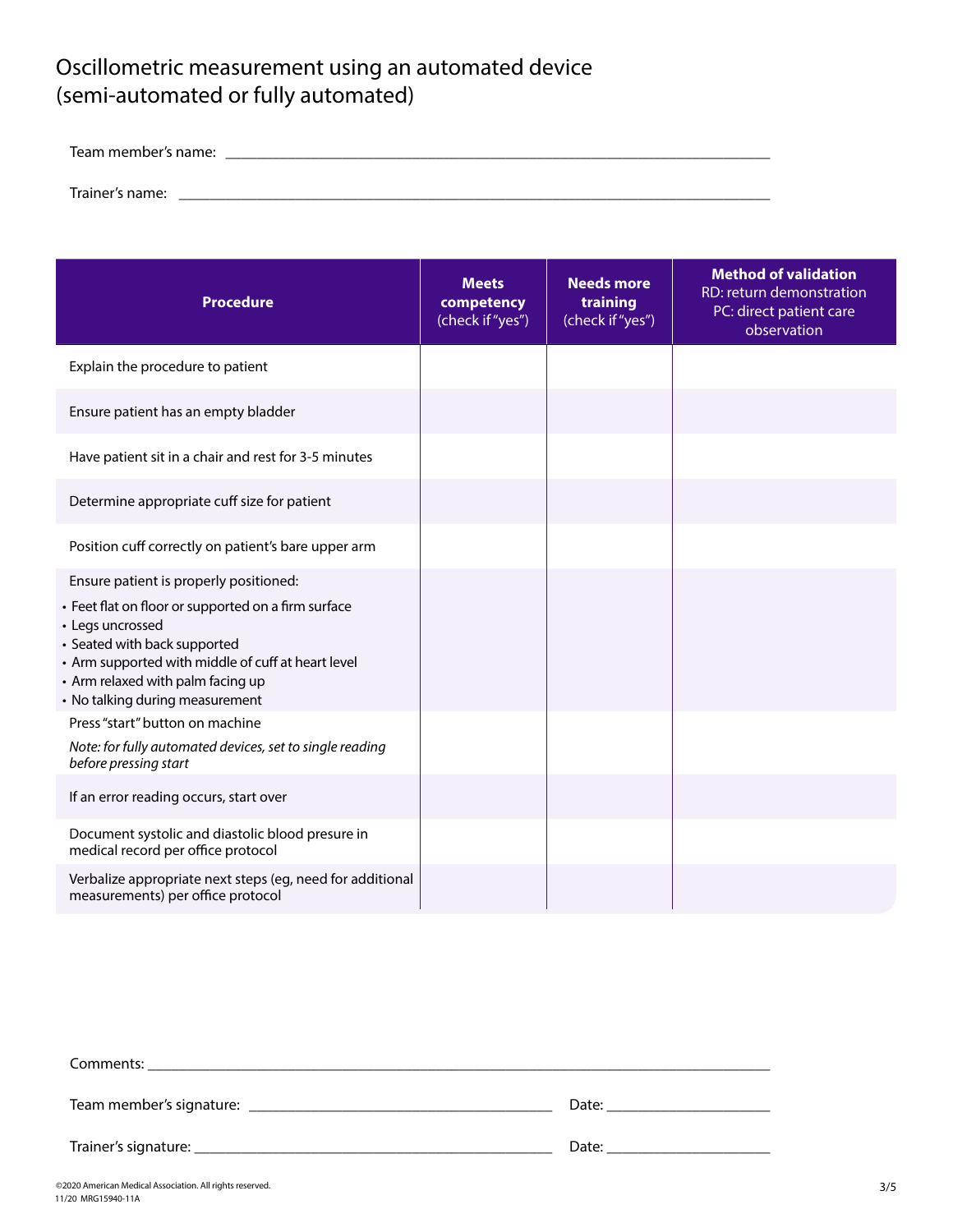### Confirmatory blood pressure measurement using automated office blood pressure (AOBP)

| n⇔r |  |
|-----|--|
|     |  |

Trainer's name:

| <b>Procedure</b>                                                                                                                                              | <b>Meets</b><br>competency<br>(check if "yes") | <b>Needs more</b><br>training<br>(check if "yes") | <b>Method of validation</b><br>RD: return demonstration<br>PC: direct patient care<br>observation |
|---------------------------------------------------------------------------------------------------------------------------------------------------------------|------------------------------------------------|---------------------------------------------------|---------------------------------------------------------------------------------------------------|
| Explain the procedure to patient                                                                                                                              |                                                |                                                   |                                                                                                   |
| Re-evaluate need for patient to empty their bladder                                                                                                           |                                                |                                                   |                                                                                                   |
| Ensure patient is properly positioned:                                                                                                                        |                                                |                                                   |                                                                                                   |
| • Seated with back supported<br>• Feet flat on floor or firm surface<br>• Cuff placed on bare upper arm<br>• Arm supported with middle of cuff at heart level |                                                |                                                   |                                                                                                   |
| Ask patient not to talk, use the phone, text or email<br>during the procedure                                                                                 |                                                |                                                   |                                                                                                   |
| Press "start" button on machine                                                                                                                               |                                                |                                                   |                                                                                                   |
| Note: ensure device is set to take 3 readings, 1 minute<br>apart before pressing start                                                                        |                                                |                                                   |                                                                                                   |
| Leave the room and return when measurements are<br>complete                                                                                                   |                                                |                                                   |                                                                                                   |
| Review AOBP average, document in medical record, and<br>notify provider per office protocol                                                                   |                                                |                                                   |                                                                                                   |

| Comments: |       |
|-----------|-------|
|           | Date: |
|           | Date: |

This resource is part of AMA MAP BP™, a quality improvement program. Using a single or subset of AMA MAP BP tools or resources does not constitute implementing this program. AMA MAP BP includes guidance from AMA hypertension experts and has been shown to improve BP control rates by 10 percentage points and sustain results.